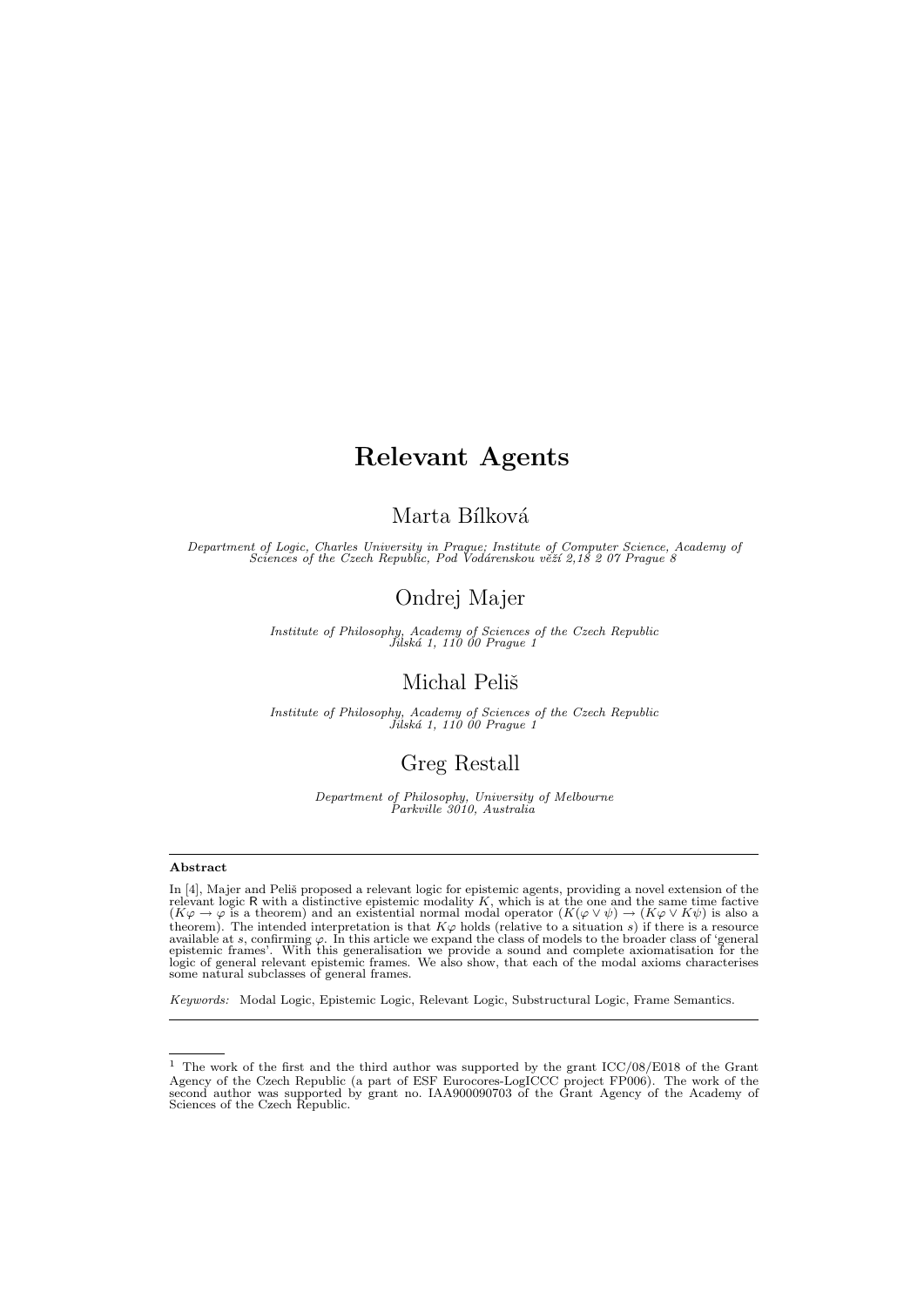# 1 Introduction

Representation of epistemic states of a rational agent and their changes has been for a long time an important issue in both logic and computer science. The majority solution represents the knowledge operator as a standard necessity-like modal operator; the standard modal axioms (K, T, 4, 5) then reflect epistemic properties (closure, truth, positive and negative introspection). The most popular representation (widely used also in computer science) is based on the epistemic version of S5, in which knowledge turns out to be an indistinguishability between epistemic states. The S5-representation has been extensively criticized (see, e.g., [\[3,](#page-16-1)[2\]](#page-16-2)) for being unrealistically strong. The agents represented here are 'too perfect'—they are, among other things, logically omniscient (they know all the logical truths) and fully introspective (they are explicitly aware of their both positive and negative knowledge).

Some of the strong properties can be avoided using modal systems weaker than S5. Other ones, like the logical omniscience, require a more essential change of framework in recent literature we can find solutions based on the framework of dynamic epistemic logic. [2](#page-1-0)

Our way to solve the problem of unrealistically strong properties is to employ a system weaker than that of a normal modal logic—the framework of distributive relevant logic.<sup>[3](#page-1-1)</sup> The main reason for choosing relevant logic is that it fits very well our motivations. From a technical point of view we could use even weaker systems, see the section Conclusion. There is a number of ways to introduce modalities in the relevant framework (see [\[8\]](#page-16-3) for a general overview). However we shall not add epistemic modality quite as an external independent operator; instead we define our knowledge operator using ingredients already contained in the relevant framework. The main reason is that we can provide an intuitively acceptable interpretation of the relational frames for distributive relevant logic and the definition of the epistemic operator naturally follows from this interpretation.

#### 1.1 Rational agent

We assume that formulas of our epistemic language represent some collections of data. Data are typically incomplete and it can well happen they are inconsistent, but we still can work with them - we use them to make decisions and draw conclusions. Our prototypical agent is a scientist dealing with scientific data. Typically, she has to deal with data which are both theoretical and empirical and which are obtained from various sources (results of experiments, articles, books, technical reports etc.) Obviously different experiments might give results which contradict each other (due to an error of either equipment or experimenter) and even theories might explain some phenomena in a ways that are incompatible. Various data might be of a different quality. Obviously

<span id="page-1-0"></span><sup>2</sup> Duc in [\[2\]](#page-16-2) provides a solution based on modifications of standard Kripke semantics (awareness and impossible worlds) as well as solutions based on a combination of temporal and epistemic logic and complexity approaches (algorithmic knowledge).

<span id="page-1-1"></span><sup>&</sup>lt;sup>3</sup> The idea of combining epistemic and relevant frameworks has been used in the literature, however with a different aim—see, e.g., [\[1\]](#page-16-4) and [\[9\]](#page-16-5).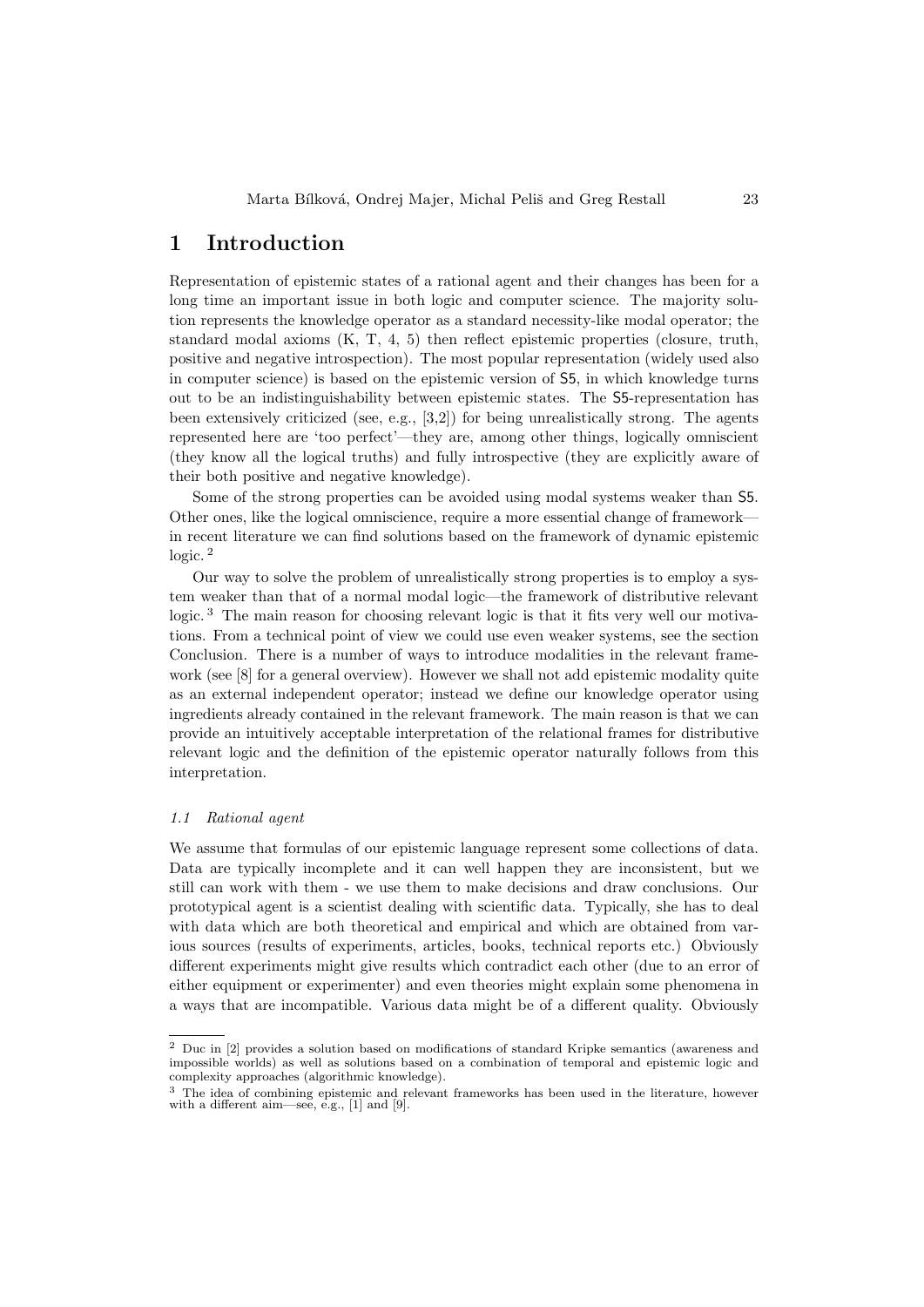there is little use of inconsistent parts, but even consistent data are not on the same level - some of them might be results of experiments with a more reliable equipment, some might come from more respectable authorities etc. It is clear that our agent has to discriminate among the available data. Typically she prefers data which are confirmed.

## 1.2 Information states

Our basic entity will be an information state of an agent. It consists of local information—a collection of data immediately available to the agent (e.g. results of her experiments, observations...) and 'remote information'—collections of local data of another information states (e.g. data obtained by some other scientists or even by herself in past).

Local information consists of two basic kinds: experimental data ('facts')—inputs and outputs of experiments/observations and 'theories/laws'-generalizations extracted from the experimental data. If we consider these two kinds of data from the point of view of a logical framework, we can, with some simplification, see that basic data are typically represented by atoms, their conjunctions and disjunctions, while 'laws' are represented by conditionals (and their combinations).

The agent accepts data as knowledge if they are *confirmed* by some source (we require at least one confirmation, which makes our operator possibility-like). [4](#page-2-0) As we shall see in the section [2.4,](#page-7-0) the relation of confirmation also deals with inconsistency of data as an inconsistent piece of data is never confirmed.

We assume that information states evolve. However, no information is lost—the evolution is in fact an accumulation of information—in this sense it reminds the persistence relation in intuitionistic logic.

# <span id="page-2-1"></span>2 Frame Semantics

There are more formal systems that can be called relevant logic. Our point of departure will be the distributive relevant logic R of Anderson and Belnap. We base our framework on the relational semantics for this logic, as developed by [\[5,](#page-16-6)[6,](#page-16-7)[7\]](#page-16-8) and others. Before we give a formal definition, we discuss the elements of the relational semantics from the point of view of our epistemic motivation.

The universe of our semantics consists of information states (sometimes also called situations)—they play in our framework the same role as possible worlds in Kripke frames. We interpret a current state as data immediately available to our prototypical agent. Unlike possible worlds, states might be incomplete (neither  $\varphi$  nor  $\neg \varphi$  is true in s) or inconsistent (both  $\varphi$  and  $\neg \varphi$  are true in s).

As we said above, information states evolve. The relation tracing this process (or rather various ways the evolution can proceed) is traditionally called involvement and modelled by a partial order.

<span id="page-2-0"></span><sup>4</sup> It might seem that we use the term knowledge in rather specific sense, but let us point out, that there is no universal agreement about the criteria a logical representations of knowledge should obey. Various systems capture some features of knowledge while they leave some other unexplained—modal representation not being an exception.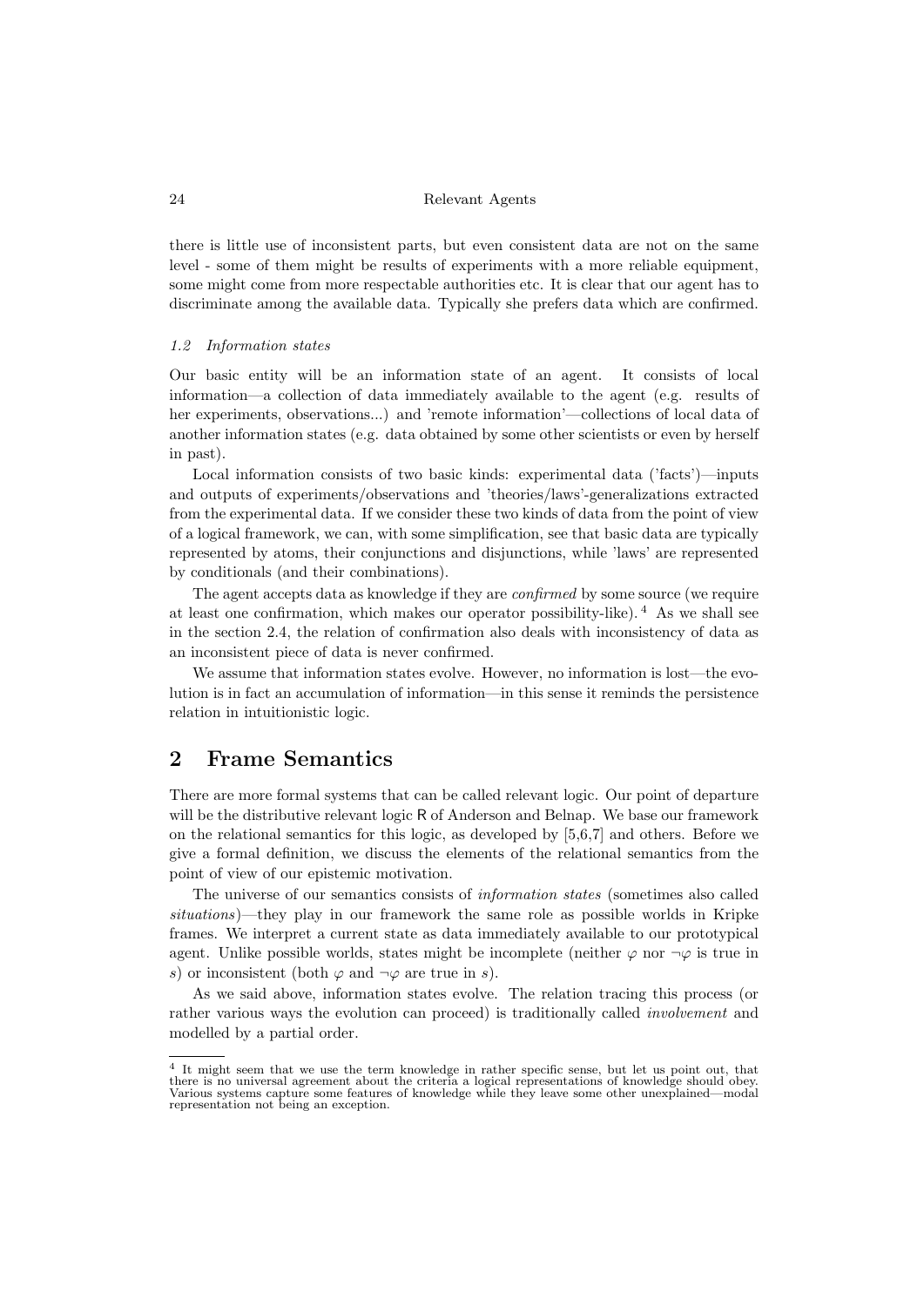Formulas are defined in the usual way in the language of relevant logic with a modality  $K:$ 

$$
\varphi ::= p | \top | t | \neg \varphi | \varphi \vee \varphi | \varphi \wedge \varphi | \varphi \rightarrow \varphi | K \varphi
$$

Strong logical connectives  $\otimes$  (group conjunction, fusion) and  $\oplus$  (group disjunction) are definable by implication and negation, as well as the constants f and  $\perp$ :

$$
(\varphi \oplus \psi) \equiv_{def} (\neg \varphi \to \psi) \tag{1}
$$

$$
(\varphi \otimes \psi) \equiv_{def} \neg (\varphi \to \neg \psi) \tag{2}
$$

$$
f \equiv_{def} \neg t \tag{3}
$$

$$
\perp \equiv_{def} \neg \top \tag{4}
$$

Classical (weak, lattice) conjunction and disjunction correspond to the situation when the agent combines local data, i.e., data immediately available in the current state.

Implication is a modal connective in the sense that it depends on a neighborhood of a current state, which is given by a ternary *relevance* relation  $R$ . In fact it is analogous to the strong (necessary) implication in a standard Kripke frame except the neighborhood of a state s is given by pairs of states  $(y, z)$  such that  $Rsyz$ . The relation R reflects in our interpretation actual experimental setups. Let us call  $y, z$  the antecedent and the consequent state, respectively. Antecedent states correspond to some initial data (outcome of measurements or observations) of some experiment, while the related consequent states correspond to the corresponding resulting data of the experiment. Implication then corresponds to a (simple) kind of a rule: if I observe in my current state, that at every experiment (represented by a couple antecedent–consequent state) each observation of  $\varphi$  is followed by an observation of  $\psi$ , then I accept ' $\psi$  follows  $\varphi$ ' as a rule.

In Kripke models the *negation* of a formula  $\varphi$  is true at a world iff  $\varphi$  is not true there. As states can be incomplete and/or inconsistent, this is not an option any more if one deals with substructural logics. Negation becomes a modal connective and its meaning depends on the states related to the given state by compatibility relation C. Informally we can see the compatible states as collections of data our scientist wants to be consistent with (e.g. becuse of their reliabilty, impact etc.) Relevant negation does not correspond straightforwardly to 'necessary false'. We do not require that the negated formula in question is false in the neighborhood of the given state, we just require no state in the neighborhood contains a positive instance of this formula.

From the point of view of our motivation the interpretation of negation is rather straightforward—an agent can explicitly deny some information (a piece of data) only if its negation does not contradict any collection of data she wants to be consistent with. This condition also has a normative side: she has to be skeptical in the sense that she denies everything not positively supported by any of the compatible collection of data. If we want to have negative facts at the same basic level as positive facts, we can read the clause for the definition of compatibility relation in the other direction: the agent can relate her actual state just to the states which do not contradict her negative facts.

Properties of the compatibility relation obviously determine the kind of negation obtained, but as we shall see they moreover influence properties of the epistemic modality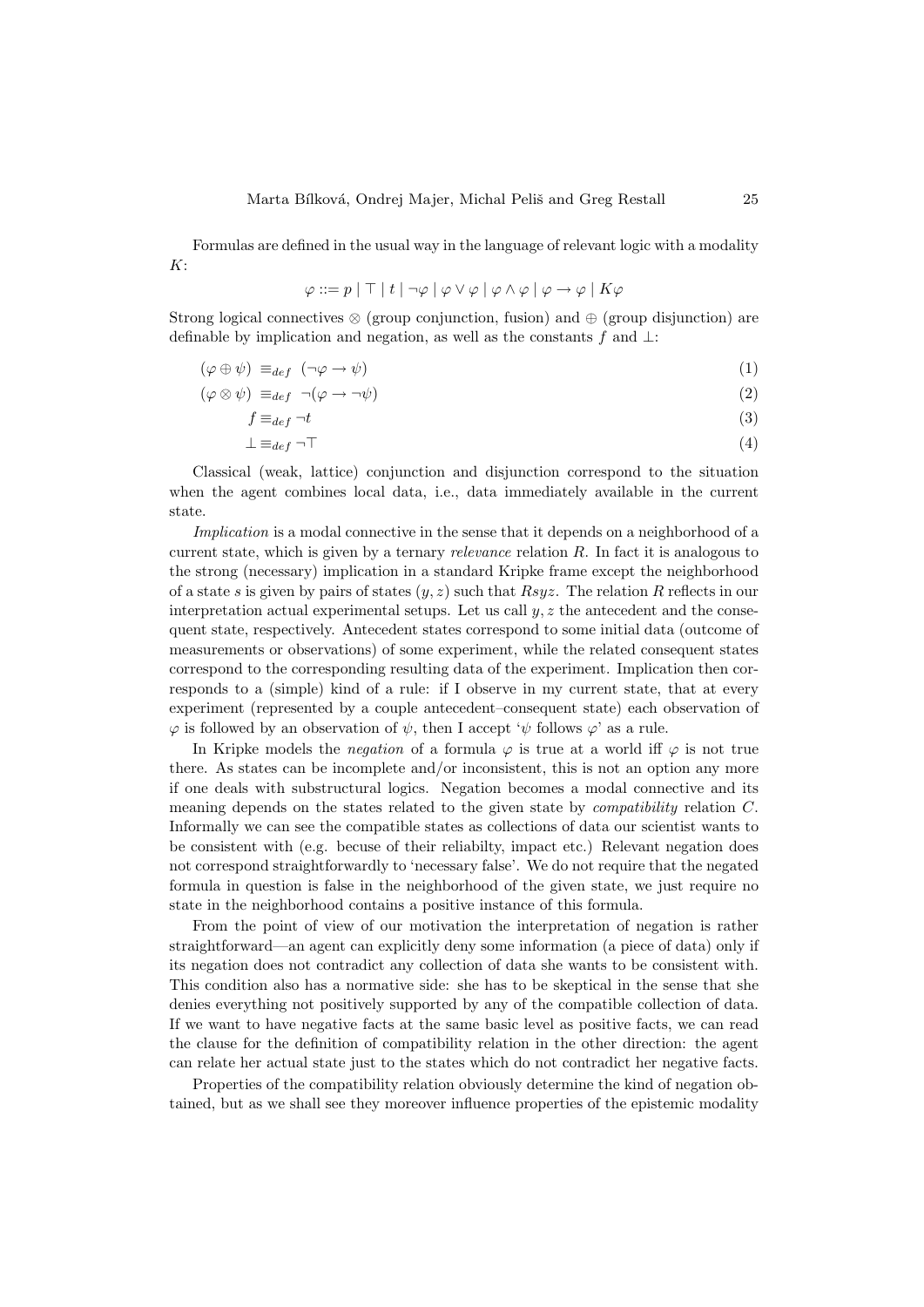defined below. In standard relevant frameworks it is usually assumed that compatibility is symmetric, but it is in general neither reflexive (inconsistent states are not self-compatible) nor transitive.

One of the tricky points in the definition of relational semantics is the definition of truth in a relevant frame (model). If we take a hint from Kripke frames, we should equate truth in a frame with truth in every state. But this would gives us an extremely weak system with some very unpleasant properties [\[7\]](#page-16-8). For example the almost uniformly accepted identity axiom  $(\alpha \to \alpha)$  and the Modus Ponens rule fail to hold in every state. Designers of relevant logics took a different route; instead of requiring truth in all states, they identify truth in a frame with truth in all logically 'well behaved' states. These states are called logical. In order to satisfy the 'good behavior' it is enough to require in a state l that all the information in any antecedent situation related to l is contained in the corresponding consequent situation as well. This is ensured by a half of the following condition: x is below y in the involvement relation if and only if there is a logical state  $l$ such that  $Rlxy$ . It is easy to see that logical situations validate both the identity axiom and (implicative) Modus Ponens.

We proceed to the formal definitions now.

**Definition 2.1** A relevant frame is a tuple  $F = (W, L, \leq, C, R)$ , where W is a nonempty set of situations and

- $\bullet$   $\leq$  is an *involvement* relation which is a partial order on W
- R is a ternary relevance relation on W satisfying the conditions<sup>[5](#page-4-0)</sup> (where  $R^2xyzw$ means  $(\exists s)(Rxyz \text{ and } Rszw)$ :

$$
Rxyz \text{ and } x' \le x, y' \le y, z' \ge z \text{ implies } Rx'y'z'
$$
\n
$$
(5)
$$

$$
Rxyz \text{ implies } Ryxz \tag{6}
$$

$$
Rxxx \tag{7}
$$

$$
R^2(xy)zw \implies R^2(xz)yw \tag{8}
$$

<span id="page-4-1"></span>• L, the set of *logical situations*, is a nonempty upwards closed subset of  $(W, \leq)$ , satisfying

$$
x \le y \text{ iff there is } z \in L \text{ such that } Rzxy \tag{9}
$$

•  $C$  is a binary *compatibility* relation on  $W$  satisfying the conditions

$$
Rxyz \text{ implies } (\forall z')z'Cz(\exists y')y'Cy \text{ where } Rxz'y' \qquad (10)
$$

$$
xCy \text{ and } x' \le x \text{ and } y' \le y \text{ implies } x'Cy'
$$
\n
$$
(11)
$$

$$
xCy \implies yCx \tag{12}
$$

$$
(\forall x)(\exists y) xCy \tag{13}
$$

$$
\forall x (\exists u)(xCu \text{ and } \forall z (xCz \text{ implies } z \le u))
$$
\n
$$
(14)
$$

**Definition 2.2** A relevant model is  $M = (F, V)$ , where F is a relevant frame and  $V : Prop \mapsto \mathcal{P}(W)$ , such that each  $V(p)$  is an upper subset of  $(W, \leq)$ , is a persistent

<span id="page-4-0"></span> $5$  We use the stronger versions of the relation conditions, called 'plump' in  $[8]$ , because they correspond to structural axioms and we are interested in modal characterizability as well.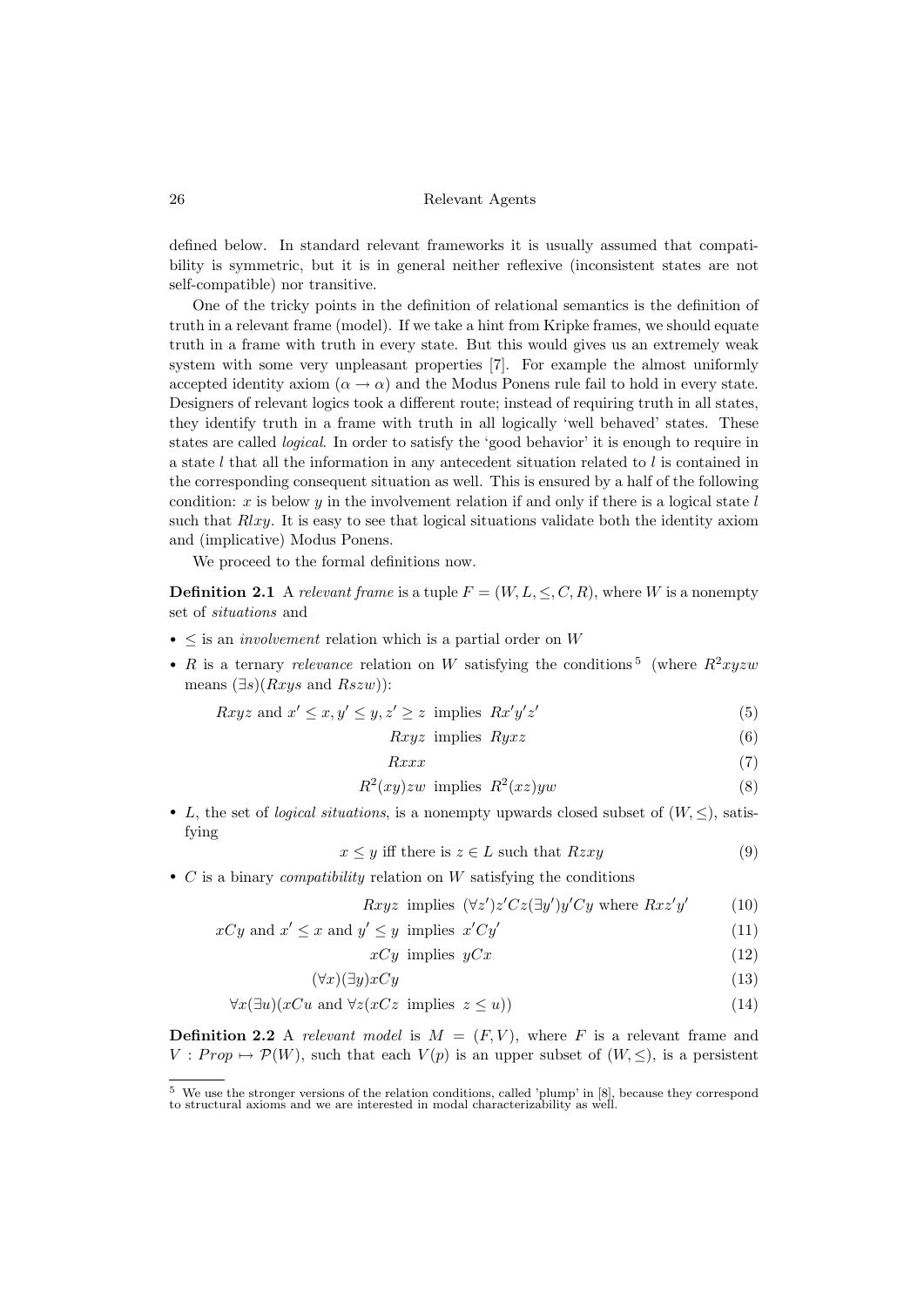valuation of propositional formulas. The valuation generates the following satisfaction relation between states and formulas:

- $x \Vdash p$  iff  $x \in V(p)$
- $x \Vdash t$  iff  $x \in L$
- $x \Vdash \top$
- $x \Vdash \varphi \wedge \psi$  iff  $x \Vdash \varphi$  and  $x \Vdash \psi$
- $x \Vdash \varphi \lor \psi$  iff  $x \Vdash \varphi$  or  $x \Vdash \psi$
- $x \Vdash \neg \varphi$  iff for all y,  $xCy$  implies  $y \nvDash \varphi$
- $x \Vdash \varphi \to \psi$  iff for all  $y, z$ ,  $Rxyz$  and  $y \Vdash \varphi$  implies  $z \Vdash \psi$

The relation between implication and fusion is that they form an adjoint pair (implication is the residuum of the fusion in algebraic terms):

$$
\varphi \to (\psi \to \chi) \equiv \varphi \otimes \psi \to \chi
$$

thus, semantically

 $x \Vdash \varphi \otimes \psi$  iff there are y, z such that  $Ryzx$  and  $y \Vdash \varphi$  and  $z \Vdash \psi$ .

The validity of formulas in a model, a frame, or in a class of models or frames is defined via validity in all *logical* states.

The results of persistency for all formulas, soundness and completeness of the semantics for the relevant logic R can be extracted as a special case from general definitions and proofs contained in [\[8\]](#page-16-3).

The original motivation behind an epistemic modality in the framework of experimental data is that data can be accepted as knowledge only if they are confirmed by a source. As there are several possibilities what can be counted as a reliable source, we explicitly represent the relation of *being a source* by a new binary relation  $S$  on  $W$  and use it to define our epistemic modality  $K$ :

$$
x \Vdash K\varphi \text{ iff for some s where } sSx, s \Vdash \varphi \tag{15}
$$

 $K\varphi$  thus meaning that  $\varphi$  is supported by at least one source.

Next we explore some possibilities how to define the S-relation and introduce corresponding classes of relevant frames.

## 2.1 Classic relevant frames

The S relation can be seen as determining which states are to be counted as reliable sources. The first attempt uses the ingredients already contained in a frame to define S. Following motivations presented in [\[4\]](#page-16-0), we start with a requirement that a source state confirming data in a current state shall be compatible with the current state and it should (strictly) precede the current state in the involvement ordering (the second condition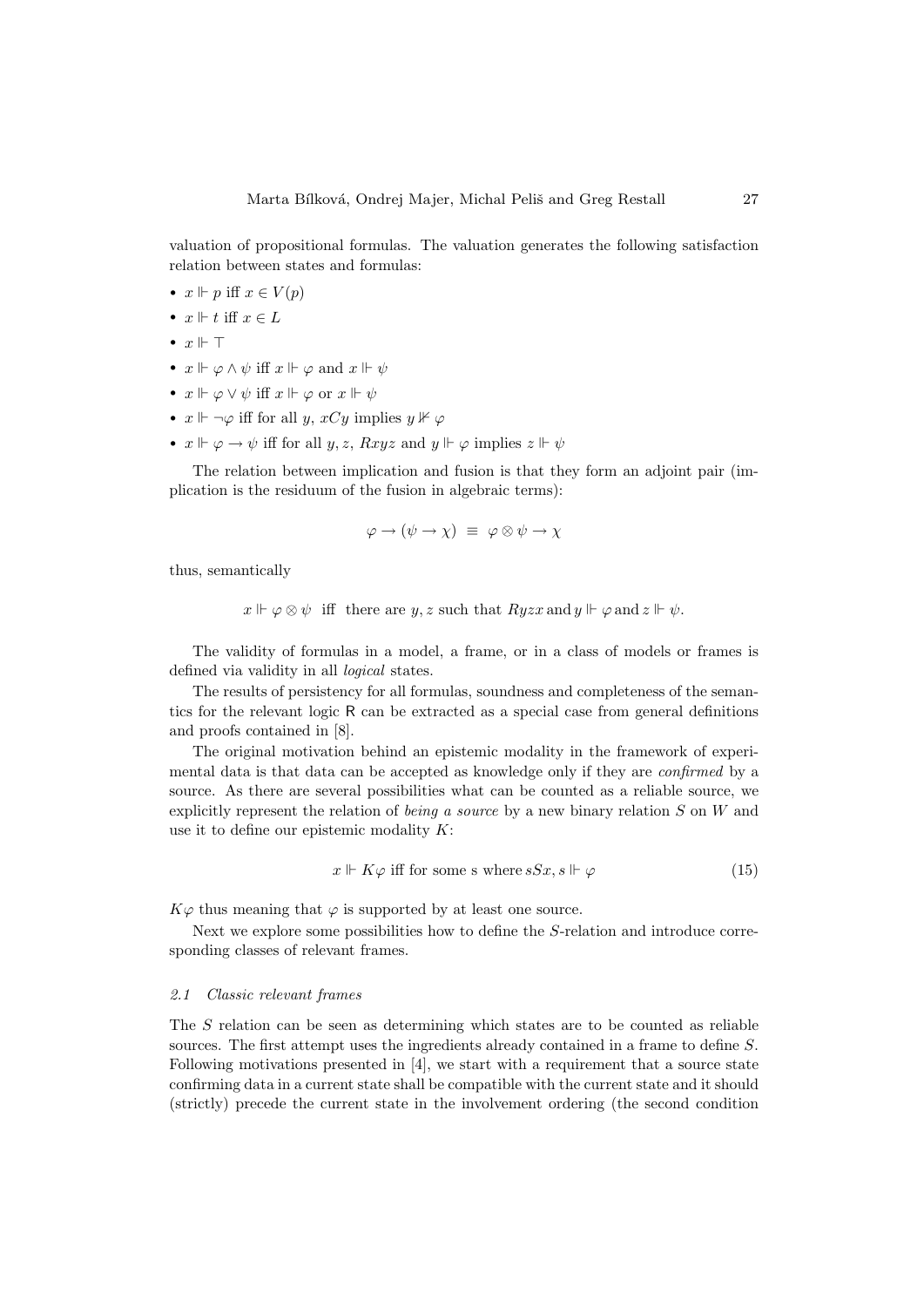was supposed to make the confirmation 'independent'—to exclude the possibility that a state is a source for itself)

<span id="page-6-1"></span><span id="page-6-0"></span>
$$
sSx \text{ iff } s < x \text{ and } sCx \tag{16}
$$

Moreover, it is reasonable to require that modal formulas are persistent, this is guaranteed by the following condition:

$$
sSx \text{ and } x \le x' \text{ then } (\exists s')(s \le s' \land s'Sx') \tag{17}
$$

The class of frames defined this way however doesn't seem a good candidate to work with since it is an open question how to axiomatize the logic of classical frames in the modal language we have fixed. We conjecture it coincides with the logic of General frames defined below, and that the class of classical frames is not modally definable in the current language due to the presence of an anti-property  $\neq$  contained in the definition of  $S$  in [\(16\)](#page-6-0).

We call the class of frames satisfying conditions [\(16\)](#page-6-0) and [\(17\)](#page-6-1) the class of Classic frames and denote it  $\mathcal{F}_c$ .

Let us remind that validity in a class of frames is defined as a validity in all logical states in all models based on the frames from the class. Thus:

$$
\mathcal{F}_c \Vdash \varphi \text{ iff } (\forall F \in \mathcal{F}_c)(\forall x \in L)(x \Vdash \varphi) \tag{18}
$$

We can also weaken our requirements on available sources and admit that in some cases a state can be a source for itself, so we work with  $\leq$  instead of  $\lt$ . We define a class of Weak Classic frames  $\mathcal{F}_{wc}$  weakening the property [\(16\)](#page-6-0) to:

$$
sSx \text{ iff } s \le x \text{ and } sCx \tag{19}
$$

<span id="page-6-3"></span>This class turns out to be distinguishable from the other two by the validity of the introspection axiom  $K\varphi \to KK\varphi$ . This was one of the axioms we criticised in the introduction and the validity of which we tried to avoid. We shall comment on this later.

#### 2.2 General relevant frames

Providing an axiomatisation for the logic of classic (and weak classic) relevant epistemic frames is an open problem. Upon reflection, however, it is not clear that this class of epistemic frames is the natural target. To count every lower compatible state under the current state as a resource for use may be more restrictive than we need. For a more general class of frames, we allow for slightly more variation in the interpretation of  $K$ . by generalising the accessibility relation  $S$ . It is now required to satisfy the following two conditions: the condition [\(17\)](#page-6-1) remains unchanged, while we replace 'iff' in the other condition with 'only if':

<span id="page-6-2"></span>
$$
sSx \text{ then } s \le x \text{ and } sCx \tag{20}
$$

We denote the class of general frames  $\mathcal{F}_g$  and provide in the next section an axiomatisation of this class. Validity of formulas in the class is defined:

$$
\mathcal{F}_g \Vdash \varphi \text{ iff } (\forall F \in \mathcal{F}_g)(\forall x \in L)(x \Vdash \varphi) \tag{21}
$$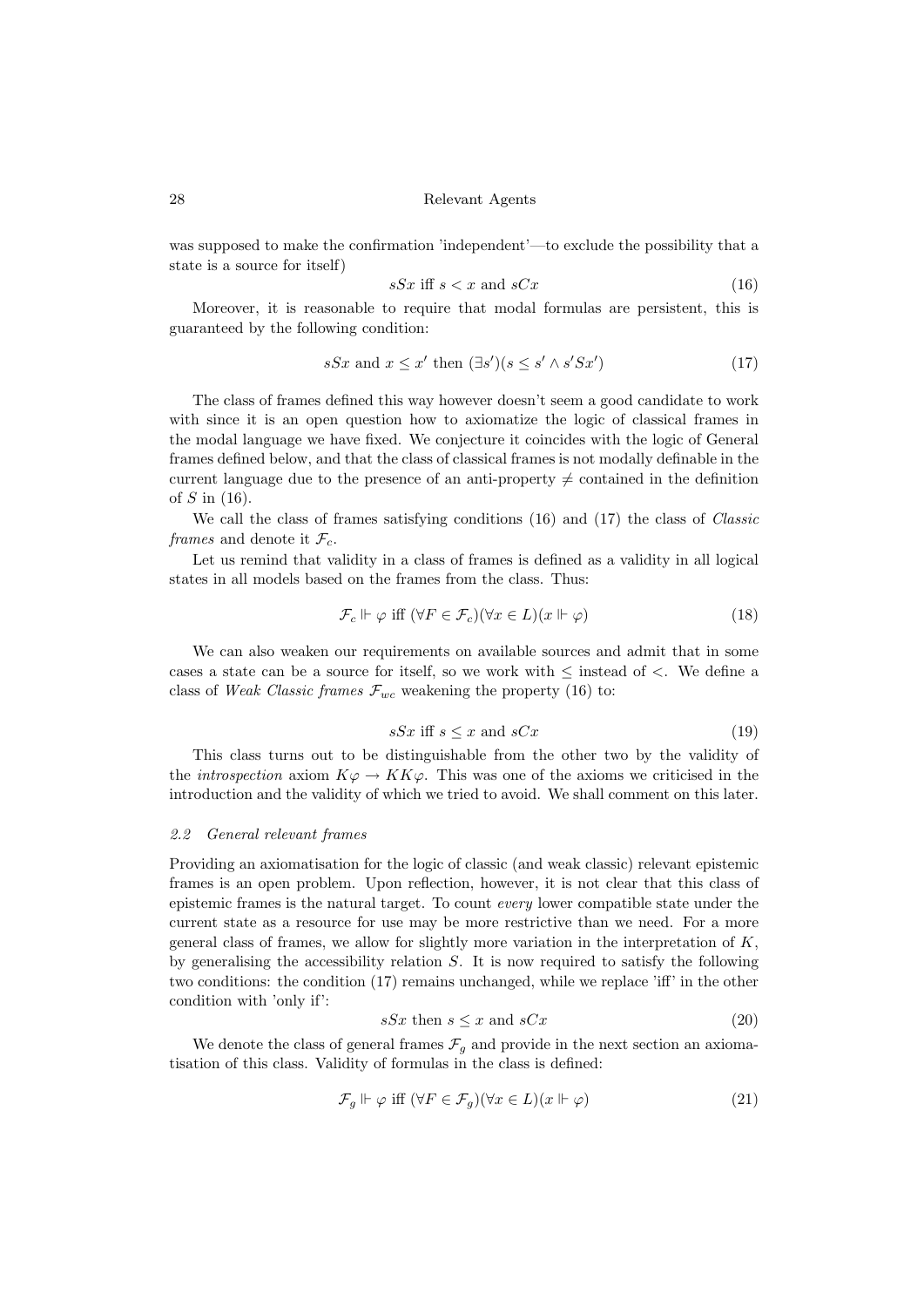## 2.3 Relating the classes of frames

We start with stating some basic properties of all the three classes defined above.

# <span id="page-7-2"></span>Lemma 2.3 (Persistency for formulas)  $x \Vdash \varphi$  and  $x \leq y$  implies  $y \Vdash \varphi$ .

**Proof.** We concentrate on the case of  $K\varphi$  only. Suppose that  $x \Vdash K\varphi$  and  $x \leq y$ . We show that  $y \Vdash K\varphi$ . Since  $x \Vdash K\varphi$  there is some  $sSx$  satsifying  $\varphi$ . From the condition [\(17\)](#page-6-1)  $(\exists s')(s \leq s' \land s'Sy)$ . From the induction hypothesis  $s' \Vdash \varphi$ , but then  $y \Vdash K\varphi$  as desired. ✷

## <span id="page-7-1"></span>Lemma 2.4 (Selfcompatibility of sources)  $sSx$  implies  $sCs$ .

**Proof.** Suppose sSx. Then (in  $\mathcal{F}_c$ ,  $\mathcal{F}_{wc}$ , and  $\mathcal{F}_q$ )  $s \leq x$  and sCx. From the condition  $(11)$  it follows that  $sCs$ .

Since every classic (weak classic) frame is a general frame, we have  $\mathcal{F}_c \subseteq \mathcal{F}_g$  and  $\mathcal{F}_{wc} \subseteq \mathcal{F}_{g}$ , and thus, for the logics of the classes, the inclusions  $L(\mathcal{F}_{g}) \subseteq L(\mathcal{F}_{c})$  and  $L(\mathcal{F}_q) \subseteq L(\mathcal{F}_{wc})$  hold. The other inclusions are open question.

We can however distinguish the class  $\mathcal{F}_{wc}$  from  $\mathcal{F}_{g}$  (and from  $\mathcal{F}_{c}$  as well) with validity of the axiom of introspection  $K\varphi \to KK\varphi$ . Thus in particular  $L(\mathcal{F}_{q}) \subset L(\mathcal{F}_{wc})$  is a proper inclusion.

<span id="page-7-3"></span>**Lemma 2.5**  $K\varphi \to KK\varphi$  fails in  $\mathcal{F}_q$  and  $\mathcal{F}_c$ , while it holds in  $\mathcal{F}_{wc}$ .

**Proof.** To show  $K\varphi \to KK\varphi$  holds in  $\mathcal{F}_{wc}$  consider  $u \in L$ , Ruxy where  $x \Vdash K\varphi$ . We show  $y \Vdash K K \varphi$ . Since  $x \Vdash K \varphi$ , then there is s such that  $sSx$  and  $s \Vdash \varphi$ . Because of sCs (Lemma [2.4\)](#page-7-1) and  $s \leq s$ , we obtain sSs. The situation s is a source for itself. From s  $\Vdash K\varphi$  we get  $x \Vdash KK\varphi$ . By persistence (Lemma [2.3\)](#page-7-2)  $y \Vdash KK\varphi$ .

To show  $K\varphi \to KK\varphi$  fails in the class  $\mathcal{F}_c$  and in the class  $\mathcal{F}_a$ , we consider the following counterexample:  $W = L = \{x, s\}$  and  $sSx$  (thus in particular  $s < x$  and  $sCx$ , and  $sCs$  by the Lemma [2.4.](#page-7-1) Moreover we have  $Rsxx$  (and many others by the conditions for L and R to be satisfied). But we do not have  $sSs$  (as we would be forced in  $\mathcal{F}_{wc}$ by  $s \leq s$  and  $sCs$ ). Now we put  $V(p) = \{s, x\}$ . Then  $x \Vdash Kp$  but  $x \nvDash Kkp$ , thus  $Kp \to KKp$  fails in a logical state s.

We are not interested much in the class  $\mathcal{F}_{wc}$  itself, but the introspection axiom is interesting from another point of view—we show which class of relevant frames corresponds to the axiom of introspection in Section [4.](#page-14-0)

One more definition needed to state strong completeness is the (local) consequence over the class of frames  $\mathcal{F}_g$ . It is defined as follows (so that logical validity  $\mathcal{F}_g \Vdash \varphi$ corresponds to  $t \vDash_{\mathcal{F}_q} \varphi$ :

$$
\Gamma \vDash_{\mathcal{F}_g} \varphi \text{ iff } (\forall F \in \mathcal{F}_g)(\forall V)(\forall x)((\forall \gamma \in \Gamma)(F, V), x \Vdash \gamma \text{ implies } (F, V), x \Vdash \varphi) \tag{22}
$$

#### <span id="page-7-0"></span>2.4 Basic properties of the modality K

The following examples of valid and invalid schemes hold for the validity in the class of general epistemic frames  $\mathcal{F}_g$ , as well as in the class of classic epistemic frames  $\mathcal{F}_c$ . Thus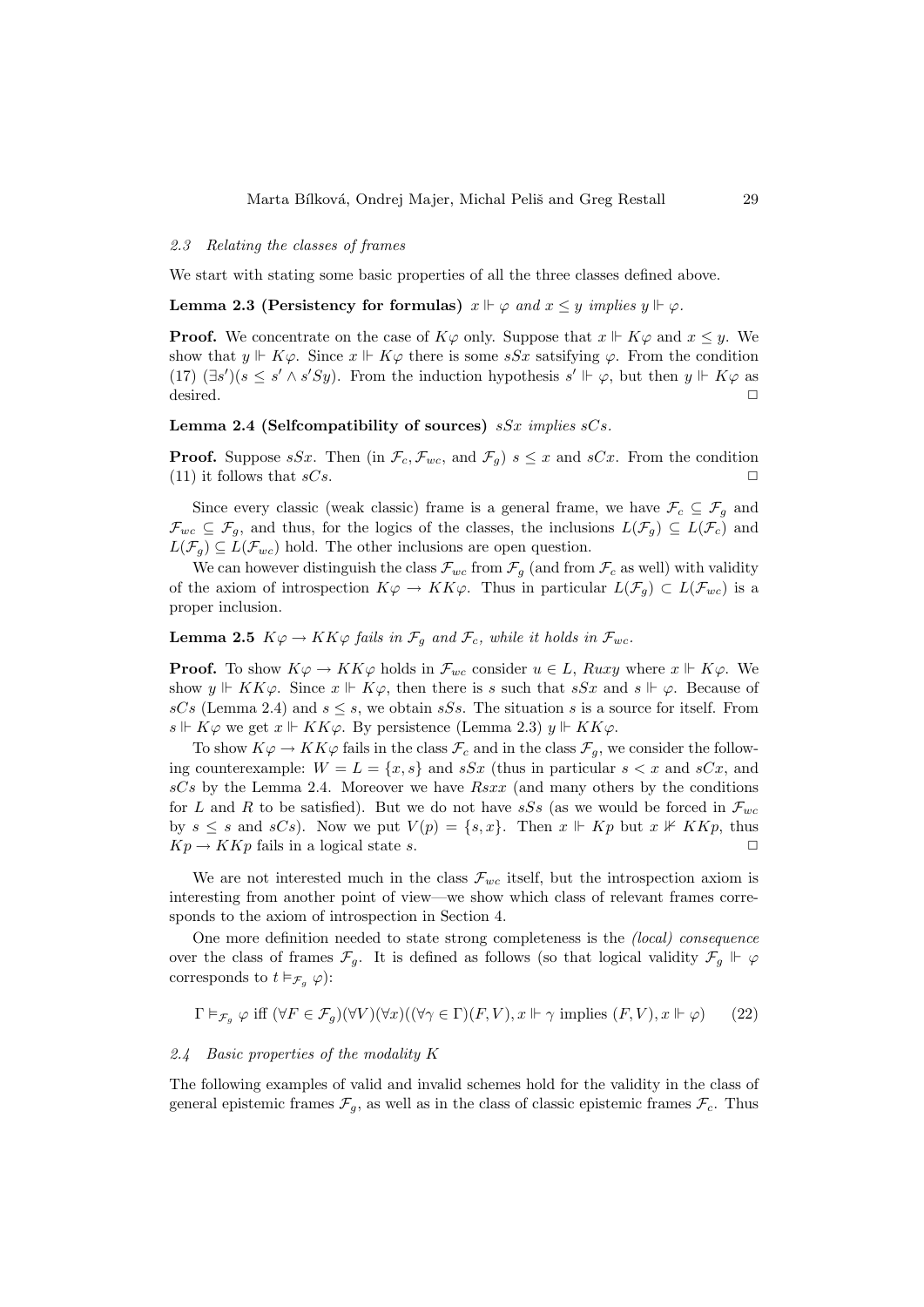we use the symbol  $\models$  and do not mention the class explicitly. We are so far not able to provide any example distinguishing these two classes.

<span id="page-8-0"></span>Lemma 2.6 (Monotonicity of K)  $\models \varphi \rightarrow \psi$  implies  $\models K\varphi \rightarrow K\psi$ 

**Proof.** Consider  $x \in L$ , we show  $x \Vdash K\varphi \to K\psi$ . Consider any  $y, z$ , such that  $Rxyz$ and  $y \Vdash K\varphi$ . We show that  $z \Vdash K\psi$ .

 $y \Vdash K\varphi$  implies there is s such that  $(sSy \text{ and } s \Vdash \varphi)$ .  $s \leq s$  implies there is  $t \in L$ such that Rtss and Rsts (by the condition for L). Since in such  $t \Vdash \varphi \to \psi$  and  $s \Vdash \varphi$ , we conclude  $s \Vdash \psi$ . Thus  $y \Vdash K\psi$ .

But  $y \leq z$  (since  $x \in L$  and  $Rxyz$ ), and finally  $z \Vdash K\psi$ .

It is to be expected that the proposed semantics based on the class of general frames blocks all the undesirable properties of both material and strict implication. Moreover, we ruled out (at least for some classes of frames) the validity of majority of the properties of standard epistemic logics that we have criticized, in particular, both positive and negative introspection, as well as some closure properties.

The two core modal principles valid in general frames (see Theorem [3.2\)](#page-11-0) are factivity

$$
K\varphi \to \varphi \tag{23}
$$

and strong factivity

$$
\neg \varphi \land K\varphi \to \bot \tag{24}
$$

We call the second condition strong factivity, as it says not only that only information warranted here can be known, but that anything 'diswarranted' here is excluded from knowledge.

Factivity vs. strong factivity. Factivity does not follow from strong factivity. For factivity, we would need  $\neg \varphi \otimes K\varphi \to \bot$  whence we could residuate to get  $K\varphi \to (\neg \varphi \to \bot)$  $\perp$ ), and then contrapose the consequent  $K\varphi \to (\top \to \varphi)$  and use the entailment from  $(T \rightarrow \varphi)$  to  $\varphi$ .

Of course, the claim that  $\perp$  follows from the *fusion* of  $\neg \varphi$  with  $K\varphi$  is a stronger claim than it following from their conjunction. In the presence of weakening, however, factivity would follow from strong factivity.

Material factivity. It is worth observing that we also have validity of the weaker claim which we call *material factivity*:

$$
\neg(\neg \varphi \land K\varphi), \text{ or equivalently, } \neg K\varphi \lor \varphi \tag{25}
$$

Material factivity is a weaker condition than factivity since  $\varphi \to \psi$  entails  $\neg \varphi \lor \psi$ in R. It is also weaker then strong factivity since  $(\varphi \to \bot) \to \neg \varphi$  is a theorem of R:  $\neg \varphi \leftrightarrow (\varphi \rightarrow f)$  is a theorem, and we can prefix  $\varphi \rightarrow$  on the theorem  $\bot \rightarrow f$  in the usual manner. But in logics weaker than R, in which the law of excluded middle is rejected, material factivity remains a consequence of strong factivity, but no longer weak factivity.

K-axiom. K (in implicational form) would in fact correspond to a 'distribution of confirmation': if an implication is confirmed, then the confirmation of the antecedent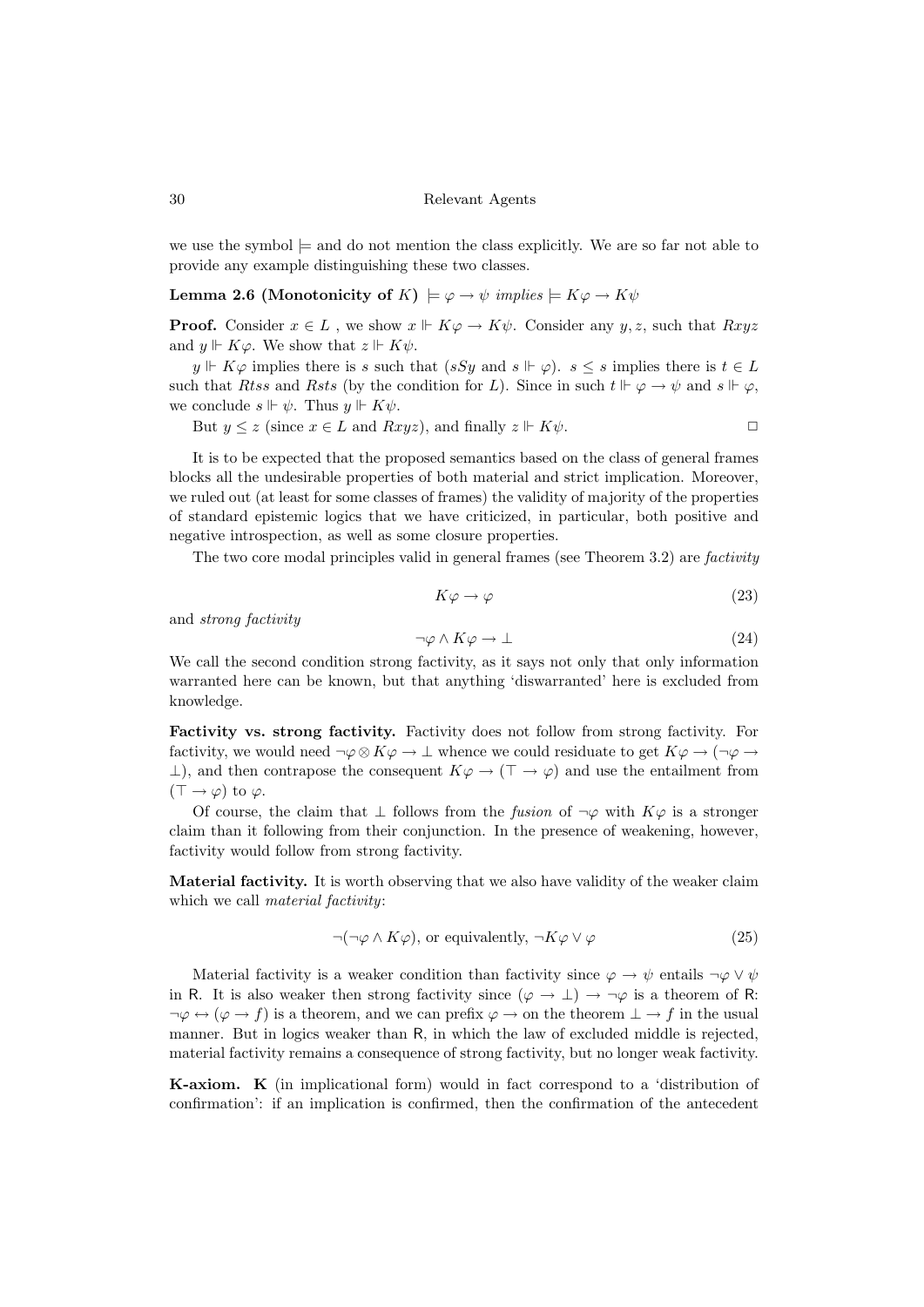implies the confirmation of the consequent. But the  $S$  relation is not connected to the R relation in any straightforward way, so existence of sources for  $K(\alpha \rightarrow \beta)$  and for  $K\alpha$ does not force existence of a source for  $K\beta$ . Hence

$$
\not\models K(\alpha \to \beta) \to (K\alpha \to K\beta)
$$

Introspection. We defined knowledge as independently confirmed data. In this reading the axioms 4 and 5 rather than to introspection correspond to a 'second order confirmation' (if  $\alpha$  is confirmed then the confirmation of  $\alpha$  is confirmed as well, similarly for the negative introspection). We showed in Lemma [2.5,](#page-7-3) that positive introspection fails in  $\mathcal{F}_q$  and  $\mathcal{F}_c$ , while it holds in  $\mathcal{F}_{wc}$ . It is easy to see that negative introspection fails for all frames:

$$
\not\models \neg K\alpha \to K\neg K\alpha
$$

Necessity and negation. There is a difference between  $s \not\Vdash K\varphi$  and  $s \Vdash \neg K\varphi$ . The former simply says that  $\varphi$  is not confirmed at the current situation s, while the latter is stronger (at least in the case of selfcompatible situations), it says that  $\varphi$  is not confirmed in any situation compatible with s. From this point of view it is uncontroversial that both  $K\varphi$  (confirmation in the current situation) and  $\neg K\varphi$  (the lack of confirmation in the compatible situations) might be true in some situation  $s$  (in this case  $s$  is not compatible with itself).

Closure properties. In the introduction we criticized too strong closure properties of the standard modal representations of knowledge. In fact the question how strong conditions shall be imposed on epistemic states to obtain an adequate representation is one of the crucial choices of the knowledge representation. It is also closely related to the problem of logical omniscience.

We can see the machinery of 'logical expansion' as having two basic ingredients. One is knowledge of all the tautologies of the logical system in question guaranteed by the Necessitation rule. The other is Modal Modus Ponens, which produces all consequences of any new piece of (non-logical) information. Our system turns out to be extremely weak and avoids both of these closure properties and some more. It can be seen as anti-logical and pragmatic—in a sense that our agent believes (accepts) just what is (or was) observed. Even the data corresponding to logical laws have to be confirmed.

## Necessitation rule. The rule

$$
\frac{\varphi}{K\varphi}
$$

common to all normal epistemic logics, guarantees among other things that all the tautologies of the logical system in question are known. In our framework this would mean that all the logical truths are confirmed. This is in general not the case. Let us assume that  $\varphi$  is a valid formula (i.e.,  $l \Vdash \varphi$ , for every logical situation l). The necessity rule would imply the validity of  $K\varphi$ . However, for  $l \Vdash K\varphi$  we need a confirmation from a resource and the conditions for the relation  $S$  do not guarantee, that  $l$  has a logical situation as a resource (in fact it does not need to have a resource at all), so even if there is a source situation s for  $l$ , this situation does not have to be logical and hence the validity of  $\psi$  in s is not guaranteed.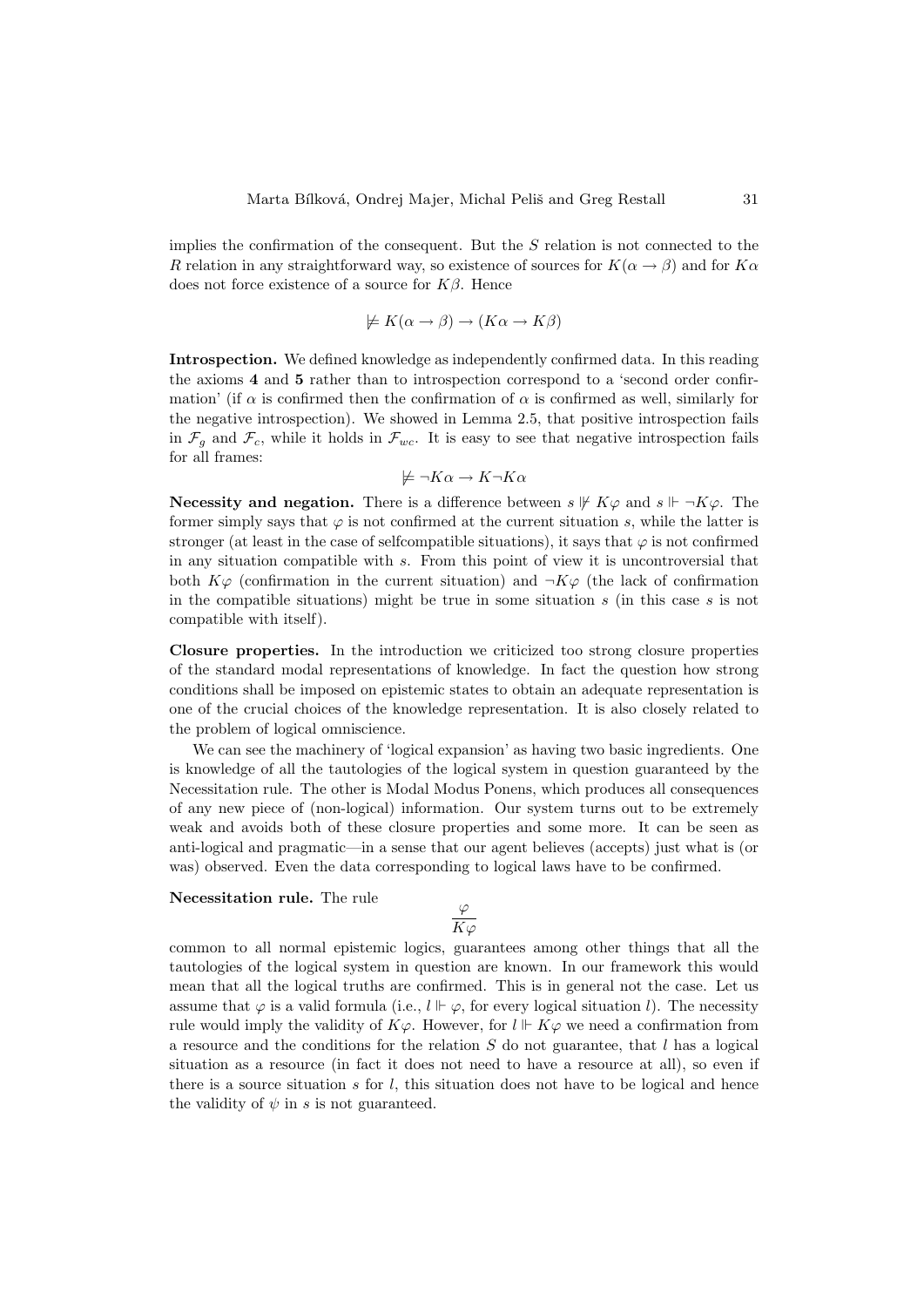Modal Modus Ponens. Closure of knowledge with respect to logical consequence, which is a part of logical omniscience (if an agent knows both  $\varphi$  and  $\varphi \to \psi$ , then she knows  $\psi$  as well) is forced by the validity of the modal Modus Ponens:

$$
\frac{K\alpha \quad K(\alpha \to \beta)}{K\beta}
$$

It is easy to see that it does not hold in our system. As we noted above,  $\bf{K}$  is in fact a 'distribution of confirmation'. If both an implication and its antecedent are confirmed, there is no reason the consequent needs to be confirmed as well.

Let us note, that the weaker version of modal Modus Ponens holds

$$
\frac{K\alpha \quad K(\alpha \to \beta)}{\beta}
$$

however, it cannot be considered as any kind of omniscience. It just says that if both  $\alpha$ and  $(\alpha \rightarrow \beta)$  are confirmed, then  $\beta$  is a part of currently available data.

This rule holds not only in logical situations, but in all situations. If  $K\alpha$  and  $K(\alpha \rightarrow$ β) are true in an  $s \in S$ , then  $s \Vdash \alpha$  and  $s \Vdash \alpha \rightarrow \beta$  because of **T** axiom (*factivity*). It follows from the assumption *Rsss* and the definition of implication, that  $s \Vdash \beta$  as well.

**Contradiction.** Contradiction in relevant logic is non-explosive:  $\varphi$  and  $\neg \varphi$  might hold in a contradictory situation, but it does not entail an arbitrary formula  $\psi$ . (This would require an R-connection to situation where  $\psi$  holds.)<sup>[6](#page-10-0)</sup>

$$
\not\models (\varphi \land \neg \varphi) \to \psi
$$

As we noted above, a contradiction cannot be known (it is never confirmed).

$$
\not\models K(\varphi \wedge \neg \varphi)
$$

This has a trivial consequence, that knowledge of contradiction implies anything ( $\models$  $K(\varphi \wedge \neg \varphi) \rightarrow \psi$ , so, in particular knowledge of contradiction implies knowledge of anything  $(= K(\varphi \wedge \neg \varphi) \rightarrow K(\psi))$ . Nevertheless this does not lead to any kind of explosion as there is no such situation in which the antecedent is true. In standard models,  $K(\varphi \wedge \neg \varphi)$  is never true either, but the reason is that  $\varphi \wedge \neg \varphi$  is not true in any state (possible world). In our framework the situation is different:  $\varphi \wedge \neg \varphi$  can be true in some situation (the agent obtained contradictory data), but  $K(\varphi \wedge \neg \varphi)$  cannot.

**Adjunction.** Modal adjunction also does not hold—if  $K\alpha$  and  $K\beta$  are true in s, then obviously  $(\alpha \wedge \beta)$  is true there, but  $K(\alpha \wedge \beta)$  need not be.<sup>[7](#page-10-1)</sup> Our agent is really careful here. Even if each of  $\alpha$  and  $\beta$  are confirmed separately, their conjunction is not accepted as knowledge, unless there is a single resource confirming both of them (which in general does not need to be the case).

<span id="page-10-0"></span><sup>&</sup>lt;sup>6</sup> The explosion does not occur even in the case of the strong conjunction;  $(\varphi \otimes \neg \varphi) \rightarrow \psi$  does not hold.

<span id="page-10-1"></span><sup>&</sup>lt;sup>7</sup> The same negative result holds also for strong conjunction. If  $K\alpha$  and  $K\beta$  are true in s, then  $(\alpha \otimes \beta)$ is true in s (because of factivity and Rsss), but  $K(\alpha \otimes \beta)$  need not be true in s.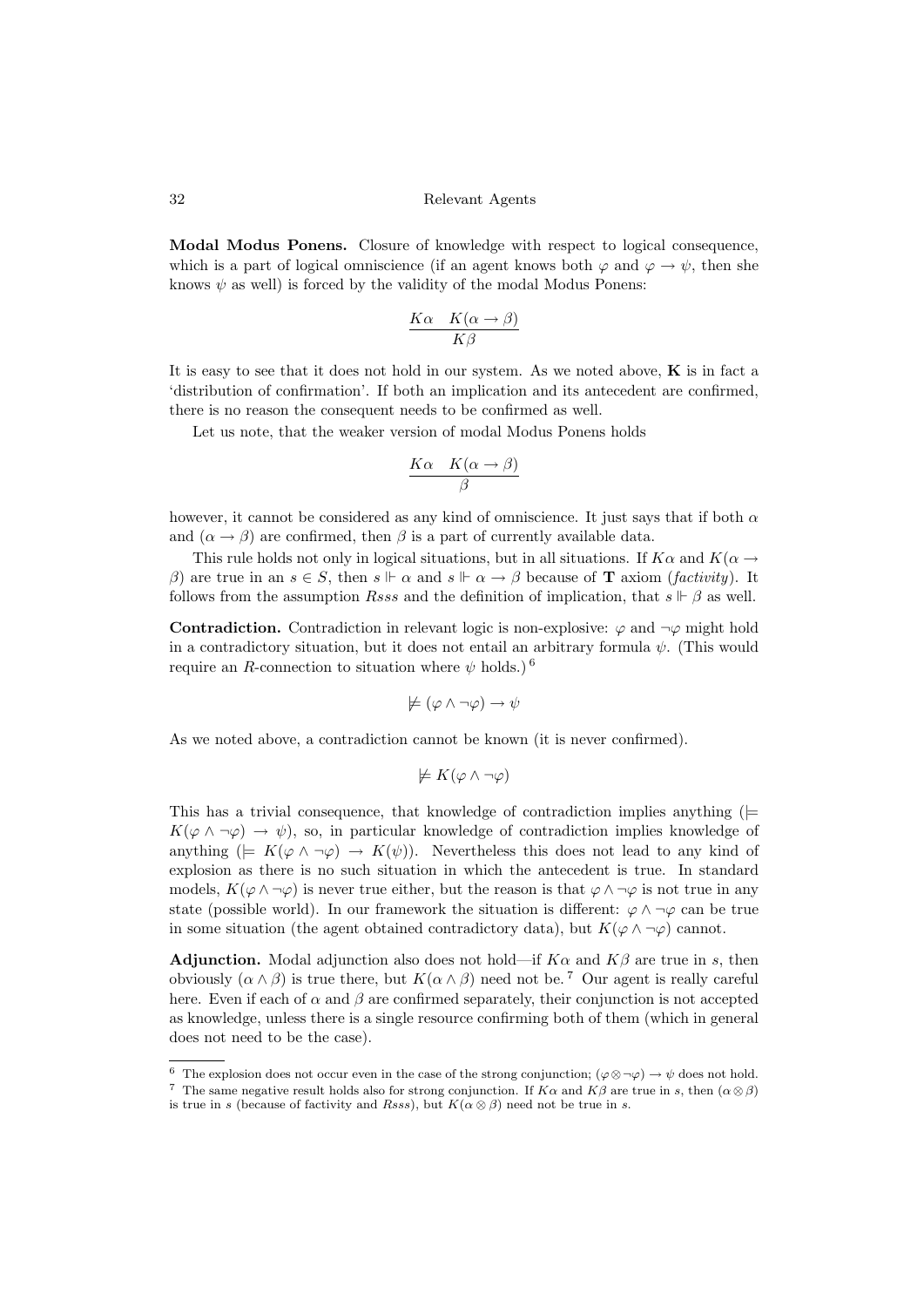Modal disjunction rule. In our system knowledge distributes with disjunction (see Theorem [3.2\)](#page-11-0). It holds that

$$
\frac{K(\alpha \vee \beta)}{K\alpha \vee K\beta}
$$

One of the disjuncts has to be confirmed by the same source as the whole disjunction, because a disjunction is true at a source if at least one of the disjuncts is.

# 3 Axiomatics, Soundness, Completeness

We extend a standard Hilbert style axiomatisation of R in the language  $\rightarrow, \wedge, \vee, \neg, \bot$ . which can be adopted e.g. from [\[5\]](#page-16-6), with aditional axioms for the constants t and  $\top$  and the modality  $K$ . The remaining logical operators are definable as we noted in Section [2.](#page-2-1)

Definition 3.1 Calculus RK consists of axiom schemes

$$
\varphi \to \varphi \qquad (\varphi \to \psi) \to ((\psi \to \chi) \to (\varphi \to \chi))
$$
  
\n
$$
\varphi \to ((\varphi \to \psi) \to \psi) \qquad (\varphi \to (\varphi \to \psi)) \to (\varphi \to \psi))
$$
  
\n
$$
(\varphi \land \psi) \to \varphi \qquad (\varphi \land \psi) \to \psi
$$
  
\n
$$
\varphi \to (\varphi \lor \psi) \qquad (\varphi \to \psi) \land (\varphi \to \chi)) \to (\varphi \to (\psi \land \chi)) \qquad (\varphi \land (\psi \lor \chi)) \to ((\varphi \land \psi) \lor (\varphi \land \chi))
$$
  
\n
$$
\neg \neg \varphi \to \varphi \qquad (\varphi \to \neg \psi) \to (\psi \to \neg \varphi) \qquad (\varphi \to \neg \psi) \to (\psi \to \neg \varphi)
$$
  
\n
$$
K\varphi \to \varphi \qquad \qquad \varphi \to \top
$$
  
\n
$$
K(\varphi \lor \psi) \to K\varphi \lor K\psi
$$
  
\n
$$
\varphi \to \top
$$
  
\n
$$
\neg \varphi \land K\varphi \to \bot
$$

and the rules

$$
\begin{array}{ccc} \underline{\varphi} & \psi & \varphi \longrightarrow \psi \\ \hline \varphi \wedge \psi & \psi & \end{array} \qquad \quad \begin{array}{ccc} \underline{\varphi} & \longrightarrow \psi \\ \hline & K\varphi \longrightarrow K\psi \end{array}
$$

Our first result is that this is an axiomatisation of the logic of general frames.

<span id="page-11-0"></span>Theorem 3.2 (Soundness) Any formula provable in RK is valid in all general frames.

**Proof.** We spell out only soundness of the modal axioms, the soundness of the monotonicity rule has been established in Lemma [2.6.](#page-8-0)

(factivity)  $K\varphi \to \varphi$  holds, since, whenever  $sSx$  and  $s \Vdash \varphi$  then by the condition [\(20\)](#page-6-2)  $s \leq x$  and thus  $x \Vdash \varphi$ .

(strong factivity)  $\neg \varphi \wedge K\varphi \rightarrow \bot$  (note that  $x \Vdash \varphi \rightarrow \bot$  iff  $x \nvDash \varphi$ ) holds in a logical state u, since if any  $x \Vdash \neg \varphi \wedge K\varphi$ , then for some s where  $sSx, s \Vdash \varphi$ , but from the definition of sSx we have sCx: so since  $x \Vdash \neg \varphi$ , we have  $s \nvDash \varphi$ , a contradiction. So there is no such x where  $\neg \varphi \wedge K\varphi$  holds.

(K commuting with ∨) Suppose  $x \in L$ ,  $Rxyz$  and  $y \Vdash K(\varphi \lor \psi)$  we show that  $z \Vdash$  $K\varphi \vee K\psi$ . There is sSy satisfying  $\varphi \vee \psi$ , suppose, e.g.,  $s \Vdash \varphi$ . From  $Rxyz$  and  $x \in L$ we know  $y \leq z$ . By the condition [\(17\)](#page-6-1) there is s' such that  $s \leq s'$  and  $s'Sz$ . Now  $s' \Vdash \varphi$ and  $z \Vdash K\varphi$ . Then  $z \Vdash K\varphi \vee K\psi$ .

We prove that the axiomatization RK is strongly complete with respect to the class of general frames, i.e.  $\Gamma \nvdash \varphi$  implies  $\Gamma \nvdash_{\mathcal{F}_q} \varphi$ . We shall adopt the standard technique of canonical model construction.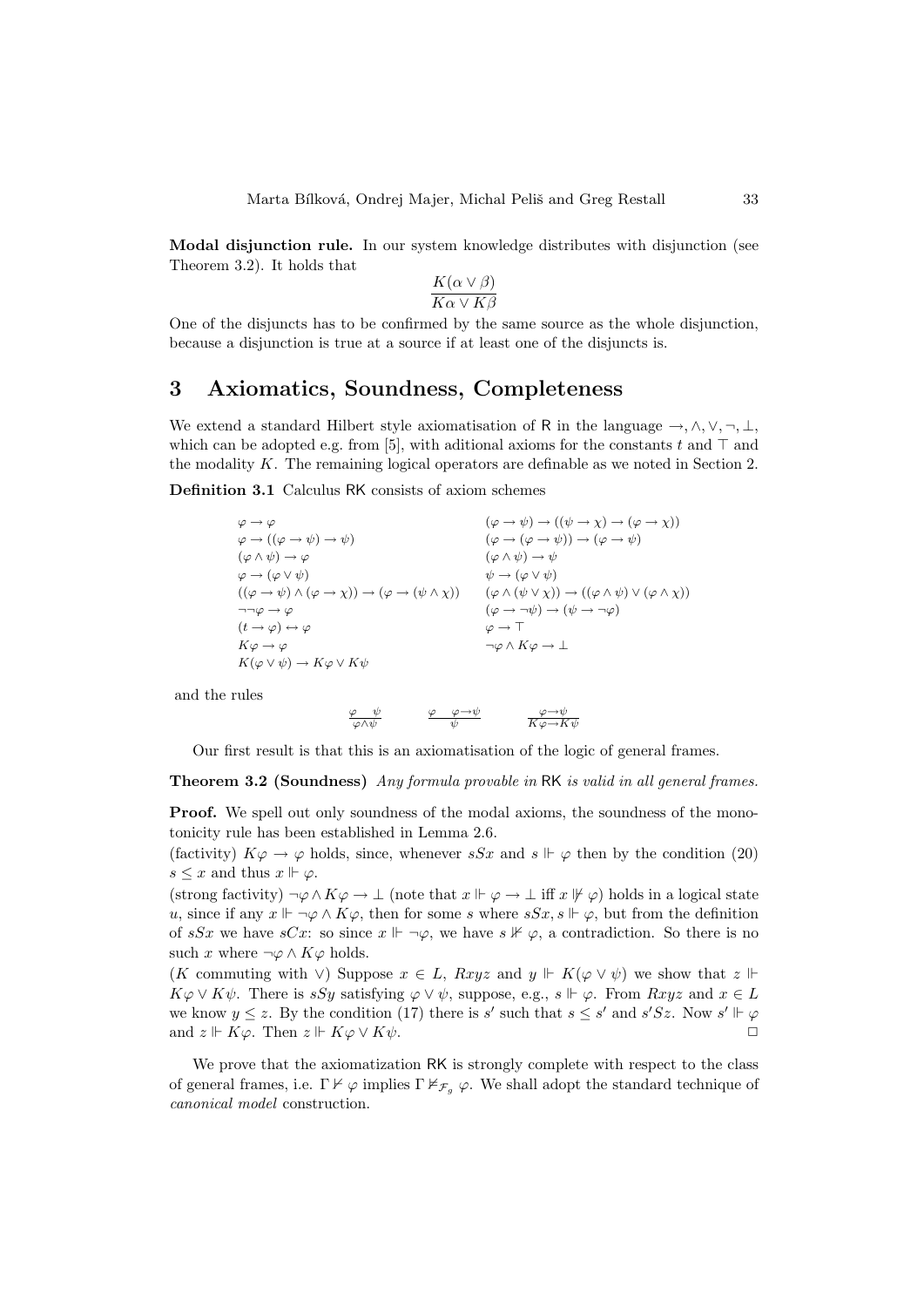Working with the logic R the natural concept of a theory (or a theory of a state in a model) is given by the notion of *prime theory*. A set of formulas  $\Gamma$  is a theory iff it is closed under provability: if  $\varphi \vdash \psi$  and  $\varphi \in \Gamma$  then  $\psi \in \Gamma$ , is closed under conjunction: if  $\varphi \wedge \psi \in \Gamma$  then both  $\varphi, \psi \in \Gamma$ . Warning: in relevant logic, theories do not automatically contain all theorems. (If so, such theory is often called regular.) A theory is prime if it is moreover closed under disjunctions: if  $\varphi \lor \psi \in \Gamma$  then  $\varphi \in \Gamma$  or  $\psi \in \Gamma$ .

We use the set of all prime theories over RK as the canonical set of points. Note that the canonical model defined this way may contain points in which  $t$  is not included, thus it contains nonlogical situations. It is not surprising since e.g. to violate the weakening axiom we need some nonlogical situations included.

To show that any invalid consequence  $\Gamma \nvdash \varphi$  can be falsified in a state of the canonical model we need to know that  $\Gamma$  can be expanded to a prime theory in such a way that  $\varphi$  is not included in the expansion. In R this is done extending simultaneously two sets—a pair  $\langle \Gamma, \{\varphi\} \rangle$ —keeping track on what should and what shouldn't be included simultaneously. (Showing  $\varphi$  is not a theorem corresponds to invalid consequence  $t \nvDash \varphi$ , thus we want to falsify  $\varphi$  in a logical state.)

**Definition 3.3** Let  $\Gamma, \Delta$  denote sets of formulas.  $P = \langle \Gamma, \Delta \rangle$  is called a pair if no conjunction ( $\wedge$ ) of formulas in  $\Gamma$  entails any disjunction ( $\vee$ ) of formulas in  $\Delta$ .

According to Pair Extension Theorem  $[8, p. 94]$  we can extend a pair P to a full pair  $P' = \langle \Gamma', \Delta' \rangle$  which is maximal in the sense that  $\Gamma' \cup \Delta'$  is the whole language. It follows, that in a full pair  $\Gamma'$  is always a prime theory [\[8,](#page-16-3) p. 93].

<span id="page-12-0"></span>Theorem 3.4 (Strong Completeness) The axiomatization RK is strongly complete with respect to the class  $\mathcal{F}_g$  of general frames.

Proof. We take the usual Henkin-style construction of a canonical model, from [\[8,](#page-16-3) Sections 11.3 and 11.4]. To this construction of canonical model for RK, we must pay attention to the behaviour of  $K$ , and the accessibility relation  $S$  defined on the canonical model, to verify that this model satisfies the frame conditions for  $S$ , and hence, is a general frame.

Following the proof in  $[8]$ , we take the points  $W_r$  in the canonical frame to be all the prime theories of the logic RK, and define the canonical frame to be  $F_r = (W_r, L_r, \leq_r)$  $, C_r, R_r$ , where canonical relations are defined:

- $L_r = \{x \mid t \in x\}$
- $R_rxyz$  iff for each  $\varphi \to \psi \in x$  where  $\varphi \in y$ ;  $\psi \in z$
- $xC_r y$  iff for each  $\neg \varphi \in x, \varphi \notin y$
- $xS_r y$  iff for each  $\varphi \in x, K\varphi \in y$

Adding valuation V such that  $V(p) = \{x \mid p \in x\}$  we get a canonical model  $M_r$ .

It is immediate that membership in the prime theory satisfies the modelling conditions for ∧ and ∨, and half of the modelling conditions for the conditional, negation and for  $K$ . We have

• if  $\varphi \to \psi \in x$ , then if  $R_rxyz$ , and  $\varphi \in y$ , then  $\psi \in z$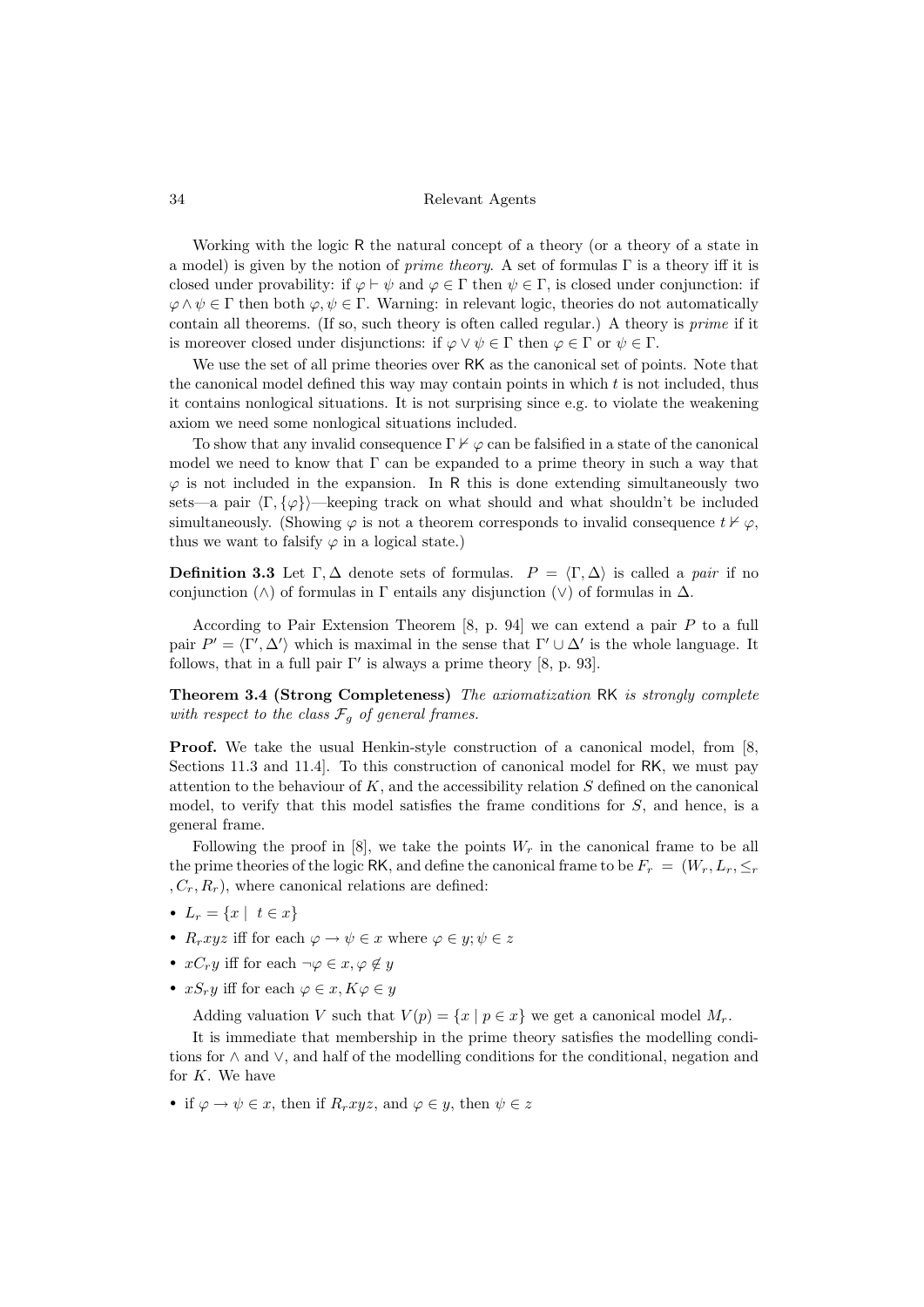- if  $\neg \varphi \in x$ , then if  $xC_r y$ , then  $\varphi \notin y$
- if  $\varphi \in x$ , then if  $xS_r y$ , then  $K\varphi \in y$ .

To ensure that we have the converse of these, we appeal to Pair Extension Theorem [\[8\]](#page-16-3). The proof for  $R_r$  and  $C_r$  is standard [\[8,](#page-16-3) pp. 256, 261], but the proof for  $S_r$  we reiterate here:

## Lemma 3.5 (Extension of the valuation to formulas)  $x \Vdash \varphi$  iff  $\varphi \in x$

**Proof.** Everything is clear except of  $x \Vdash K\varphi$  iff  $K\varphi \in x$ :

From left to right:  $x \Vdash K\varphi$ , thus there is  $sS_rx$  satisfying  $\varphi$ . From the definition of  $S_r$ ,  $K\varphi \in x$ .

From right to left: Let us assume  $K\varphi \in x$ , we need an  $s \in W_r$  such that  $sS_rx$  and  $\varphi \in s$ .

 $P = \langle {\{\varphi\}}; {\{\psi : K\psi \notin x\}} \rangle$  is a pair. Because if not, then  $\varphi \vdash \psi_1 \vee ... \vee \psi_n$ , hence  $K\varphi \vdash K(\psi_1 \vee ... \vee \psi_n)$  (monotonicity of K), and  $K\varphi \vdash K\psi_1 \vee ... \vee K\psi_n$  (K commuting with  $\vee$  axiom). But as  $K\varphi \in x$ , then  $K\psi_1 \vee \dots \vee K\psi_n \in x$  (as x is a theory), hence  $K\psi_i \in x$  (as x is prime), which is a contradiction with the definition of P.

According to Pair Extension Theorem [\[8\]](#page-16-3) we can extend P to a full pair  $P' = \langle s, r \rangle$ . It follows, that s is prime. It remains to show that  $sS_rx$ . Assume  $\alpha \in s$ . If  $K\alpha \notin x$ , then  $\alpha \in r$  (definition of P), so  $\alpha \notin s$ . Contradiction.

So, the canonical model satisfies the general conditions for a model. It remains to show the canonical frame falls within the class of general frames, checking the canonical relations satisfy the required conditions.

# Lemma 3.6  $F_r \in \mathcal{F}_q$

**Proof.** It is almost immediate that  $R_r$ ,  $C_r$  and  $S_r$ , so defined, satisfy the plump versions of conditions which we have used in this paper to define general frames. We skip these cases here and refer to [\[8\]](#page-16-3) where they can be easily extracted from the general proof.

To make clear the situation of logical states we however show that  $L_r$  satisfy the required conditions. First observe that  $L_r$  is clearly an upper set w.r.t. inclusion. We show it satisfies the condition [\(9\)](#page-4-1).

Suppose  $R_rxyz$  and  $x \in L_r$ . To show  $y \subseteq z$  suppose  $\varphi \in y$ . Since  $t \in x$  and  $t \vdash \varphi \to \varphi$ , we have  $\varphi \to \varphi \in x$ . Since  $R_rxyz$  and  $\varphi \in y$ , we obtain  $\varphi \in z$  as desired.

For the converse suppose  $y \subseteq z$ . We have to find a prime theory x such that  $t \in x$ and  $R_rxyz$  holds. First observe that  $P = \langle \{t\}, \{\varphi \to \psi \mid \varphi \in y, \psi \notin z\} \rangle$  is a pair: if not,  $t \vdash \forall$  $\bigvee_{i\in I} (\varphi_i \to \psi_i)$  for some disjunction of implications from the left set in the pair P. Then  $\bigwedge$  $\bigwedge_{i\in I}\varphi_i \vdash \bigvee_{i\in I}$  $\bigvee_{i\in I}\psi_i$ . But since all  $\varphi_i \in y$ , we have  $\bigvee_{i\in I}\psi_i \in y$  and thus some  $\psi_i \in y$ – a contradiction.

According to Pair Extension Theorem [\[8\]](#page-16-3) we can extend P to a full pair  $P' =$  $\langle x, u \rangle$  where x is a prime theory. Moreover, we have  $t \in x$  and  $x \in L_r$ .  $R_rxyz$  holds immediatelly from the definition of P: if  $\varphi \in y$  and  $\psi \notin z$  then, from the definition of  $P, \varphi \to \psi \in u$  and thus  $\varphi \to \psi \notin x$ .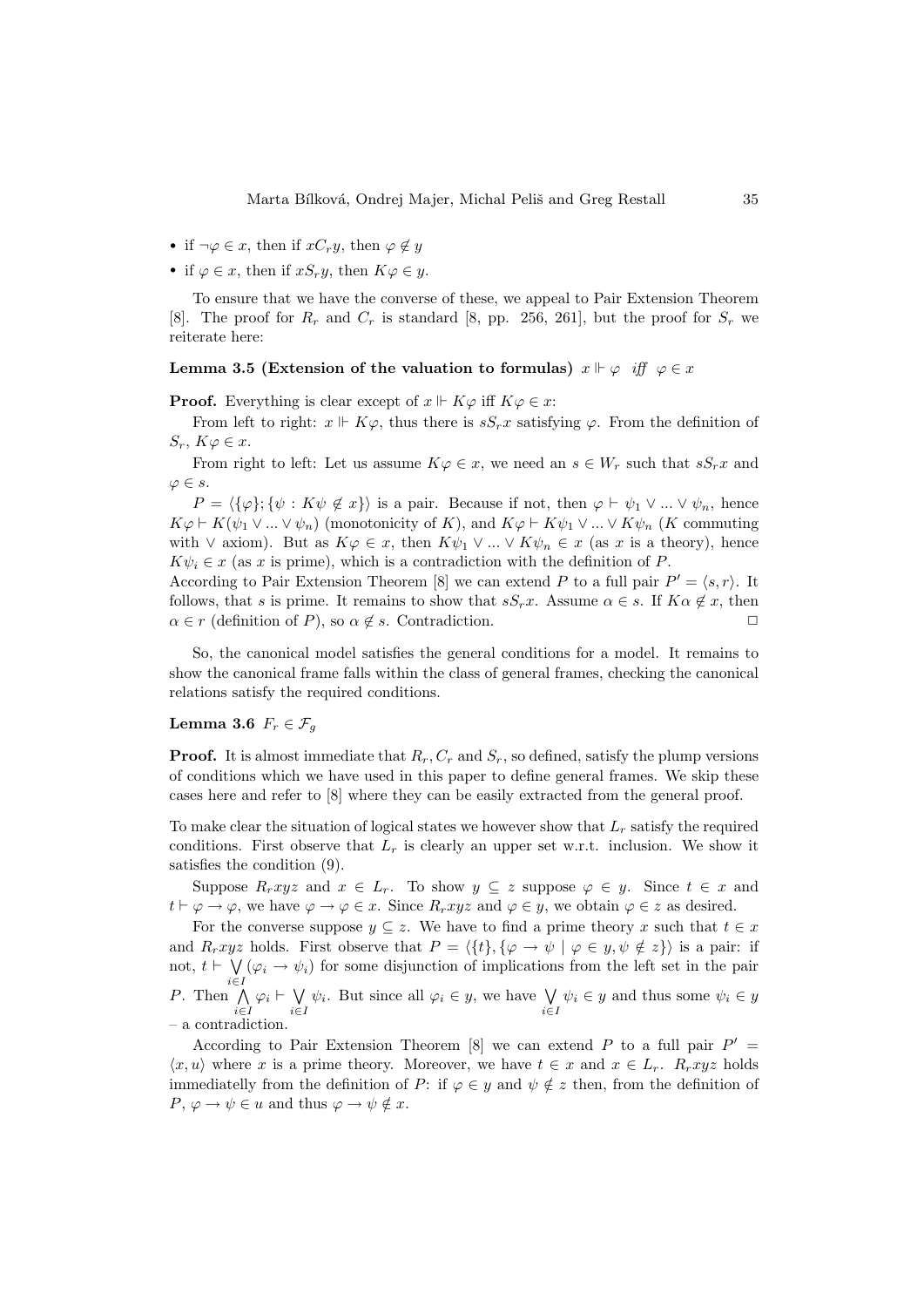We show that  $S_r$  satisfies the modelling condition [\(20\)](#page-6-2):

Suppose  $sS_r x$ . To show that  $s \leq x$ , reason as follows: If  $\varphi \in s$ , then  $K\varphi \in x$ (by the definition of  $S_r$ ) and by factivity (any prime theory containing  $K\varphi$  is closed under factivity because  $K\varphi \vdash \varphi$ ,  $\varphi \in x$  too. Since inclusion on the canonical model is subsethood, we have  $s \leq x$ .

Suppose  $sS_r x$ . We know from the general proof in [\[8\]](#page-16-3) that  $C_r$  is symmetric. It is therefore enough to show that  $xC_r s$ . Reason as follows: If  $\neg \varphi \in x$ , then suppose  $\varphi$  were in s. Then since  $sS_rx$ , we have  $K\varphi \in x$ . But we have  $\neg \varphi \in x$ . Thus,  $\neg \varphi \wedge K\varphi \in x$ , which by strong factivity is impossible (x is a prime theory, and no prime theories contain  $\bot$ ). So, if  $\neg \varphi \in x$ , then  $\varphi \notin s$ , and hence,  $xC_r s$ . From symmetry  $sS_r x$  as desired.

Next we make sure that  $S_r$  satisfies the other condition [\(17\)](#page-6-1). Suppose  $sS_rx$  and  $x \subseteq x'$ . We need a prime theory s' such that  $s \subseteq s'$  and  $s'S_rx'$ . We claim we can take  $s' = s$ . We show  $sS_r x'$ : suppose  $\varphi \in s$ , then by  $sS_r x$  and definition of  $S_r$ ,  $K\varphi \in x$ . Since  $x \subseteq x'$ , we have  $K\varphi \in x'$  as well.

This finishes the proof of Theorem [3.4.](#page-12-0)  $\Box$ 

# <span id="page-14-0"></span>4 Correspondence

We address a question of modal correspondence in this section. Not only are factivity and strong factivity consequences of the modelling conditions [\(20\)](#page-6-2) and [\(17\)](#page-6-1), we can strengthen this to a correspondence result. The modal axioms of factivity and strong factivity *characterize* the class of general frames  $\mathcal{F}_g$  (they hold in a frame F if and only if  $F \in \mathcal{F}_q$ . We even obtain a more subtle view on the conditions we put on the relation S: factivity corresponds, on frames, to the first half of the condition [\(20\)](#page-6-2):  $sSx \rightarrow s \leq x$ . Strong factivity corresponds to the other half of condition [\(20\)](#page-6-2):  $sSx \rightarrow sCx$ . We may split the condition [\(20\)](#page-6-2) into two conditions:

- (S1)  $sSx$  implies  $s \leq x$
- $(S2)$  sSx implies sCx

If we now define two classes of frames  $\mathcal{F}_{S1}$  and  $\mathcal{F}_{S2}$  (so that their intersection is  $\mathcal{F}_q$ ) as those relevant frames with  $S$  added and satisfying (S1) and [\(17\)](#page-6-1), (or (S2) and (17) respectivelly), we obtain immediatelly sound and complete axiomatizations of the two logics  $L(\mathcal{F}_{S1})$  (using factivity) and  $L(\mathcal{F}_{S2})$  (using strong factivity).

## Theorem 4.1 (Correspondence)

- $K\varphi \rightarrow \varphi$  characterizes the class  $\mathcal{F}_{S1}$ .
- $\neg \varphi \wedge K\varphi \rightarrow \bot$  characterizes the class  $\mathcal{F}_{S2}$ .

Proof. Soundness theorem [3.2](#page-11-0) supplies one half of the correspondence result.

For the other half of the correspondence condition for factivity, suppose we have a frame in which the condition  $sSx \to s \leq x$  fails. That is, we have a pair of points s, x where sSx and  $s \nleq x$ . Let  $V(p)$  be the set of all points in which s is included:  $V(p) = \{u \mid s \leq u\}.$  This is clearly an upper set. Then  $s \in V(p)$  but  $x \notin V(p)$ . It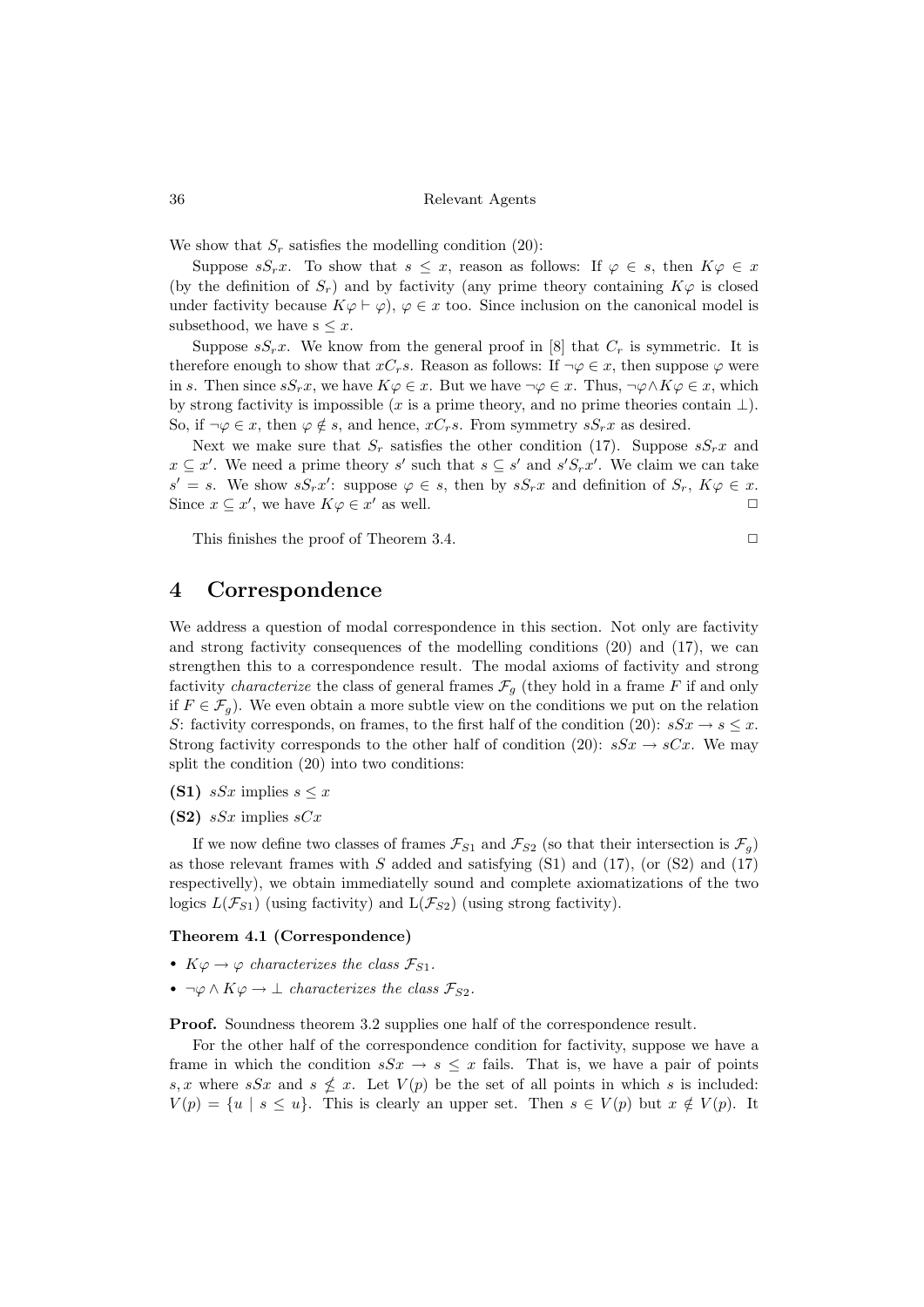follows that  $Kp$  holds at x, since  $sSx$ , but p does not. Thus, since by the condition [\(9\)](#page-4-1) there is some  $u \in L$  such that  $Ruxx$ , we have  $u \not\vdash Kp \rightarrow p$ .

For strong factivity, suppose  $sSx \rightarrow sCx$  fails. That is, we have a pair of points s, x where sSx and not sCx. Let  $V(p)$  be the set of all points not compatible with x:  $V(p) = \{u \mid \neg uCx\}$ . This is upward closed from the conditions posed on C: if not  $uCx$ and  $u \leq v$ , then not  $vCx$  by [\(11\)](#page-4-1). So, p is true at no point compatible with x, hence  $\neg p$ holds at x. However, since s is not compatible with  $x, s \in V(p)$ , and hence  $Kp$  holds at x. Thus we have  $x \Vdash \neg p \wedge Kp$  and since by the condition [\(9\)](#page-4-1) there is some  $u \in L$  such that  $Ruxx$ , strong factivity cannot hold in u.

The following condition (implied by [\(19\)](#page-6-3) using the fact  $sSx \rightarrow sSs$ ) corresponds to the introspection axiom:

<span id="page-15-0"></span>
$$
sSx \to (\exists y \ge s)(\exists t)(yStSx) \tag{26}
$$

**Theorem 4.2** The class of relevant frames with S satisfying conditions  $(17)$  and  $(26)$ corresponds to  $K\varphi \to KK\varphi$ .

**Proof.** Suppose [\(26\)](#page-15-0) holds in a frame. Suppose  $x \Vdash K\varphi$ . Then there is  $sSx$  and  $s \Vdash \varphi$ . From [\(26\)](#page-15-0) there is  $y \geq s$ , thus  $y \Vdash \varphi$  from persistency. There is t such that  $yStSx$ . Thus  $t \Vdash K\varphi$  and  $x \Vdash KK\varphi$ .

Suppose [\(26\)](#page-15-0) doesn't hold in a frame. Then there is  $sSx$  and for no  $y \geq s$  and no t we have yStSx. Define  $V(p) = \{u \mid u \geq s\}$ . Now  $x \Vdash Kp$ . No t such that tSx sees a p source via S (we have  $\neg yStSx$  for each y), thus no such t satisfies  $Kp$  and x doesn't satisfy KKp. There must be a logical state u with  $Ruxx$  and  $u \not\vdash Kp \rightarrow KKp$ .

# 5 Conclusion

Our aim was to provide an axiomatisation and completeness for relevant frames with an epistemic modality proposed in [\[4\]](#page-16-0). The motivation of the original operator allows for some natural generalisations and we provided an axiomatisation for the generalised operator (the logic of the class  $\mathcal{F}_q$ ), while the axiomatisation for the original one (the logic of the class  $\mathcal{F}_c$ ) is still an open problem. Moreover, we showed that the class of general frames is an intersection of the classes of frames satisfying factivity and the class of frames satisfying strong factivity. We also gave a modal characterisation of the class of epistemic relevant frames in which the introspection axiom holds.

There are several topics related to the subject we did not address here. We shall explore the proof theory of relevant epistemic modalities and define a display calculus for them.

Another thing we did not pay attention to is the modality  $I$  adjoint to  $K$  (i.e.  $\vdash K\varphi \rightarrow \psi$  iff  $\vdash \varphi \rightarrow I\psi$ ). It has a natural interpretation in our epistemic framework, it corresponds to what we can call implicit knowledge (a formula is implicit knowledge in a state iff it is true in all the states, for which the current state is a potential source.) We obtain  $\varphi \to I\varphi$  as a theorem (everything explicitly waranted is implicitly known) and  $\varphi \to IK\varphi$  (all that holds in a state is at least implicitly known there) as well as